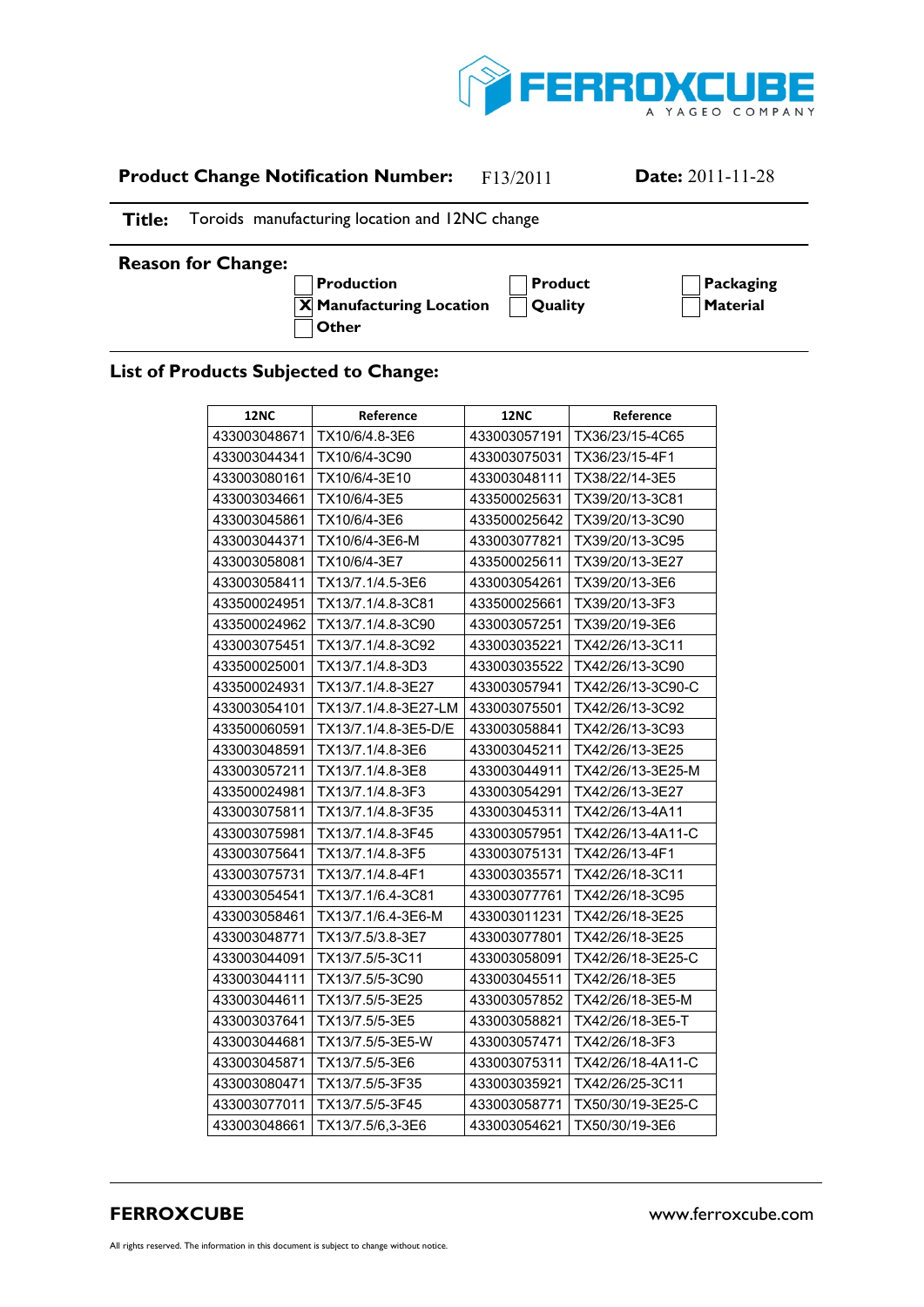

| 433003058641 | TX13/7.7/4-3C11     | 433003058651 | TX50/30/19-3E6-E  |
|--------------|---------------------|--------------|-------------------|
| 433003058621 | TX13/7.7/4-3E25-M   | 433003058371 | TX50/30/19-3E6-M  |
| 433003077041 | TX13/7.7/4-3F45     | 433003077611 | TX50/30/19-3E6-W  |
| 433003057371 | TX13/7.9/6.1-3E27-M | 433003080211 | TX50/30/19-3E6-W  |
| 433003054511 | TX13/7.9/6.2-3E6-E  | 433003048731 | TX50/30/20-3C11   |
| 433500025051 | TX13/7.9/6.4-3C81   | 433003054651 | TX51/32/11-3E27   |
| 433500025062 | TX13/7.9/6.4-3C90   | 433003054461 | TX51/32/13-3E6    |
| 433500025021 | TX13/7.9/6.4-3E25   | 433003044871 | TX51/32/19-3C11   |
| 433500025031 | TX13/7.9/6.4-3E27   | 433500025701 | TX51/32/19-3C81   |
| 433003048601 | TX13/7.9/6.4-3E6    | 433500061112 | TX51/32/19-3C90   |
| 433500025081 | TX13/7.9/6.4-3F3    | 433003058961 | TX51/32/19-3C92   |
| 433003077071 | TX13/7.9/6.4-3F45   | 433003077631 | TX51/32/19-3C93   |
| 433003048061 | TX13/7.9/6.4-4C65   | 433003057901 | TX51/32/19-3C94   |
| 433003054781 | TX13/7/6.6-3E6      | 433003080311 | TX51/32/19-3E10   |
| 433003075181 | TX13/8.1/6.4-3F45   | 433003080021 | TX51/32/19-3E12   |
| 433003044651 | TX14/9/5-3C11-M     | 433500039021 | TX51/32/19-3E25   |
| 433003037651 | TX14/9/5-3E5        | 433500025681 | TX51/32/19-3E27   |
| 433003045881 | TX14/9/5-3E6        | 433003058811 | TX51/32/19-3E27-T |
| 433003077091 | TX14/9/5-3F45       | 433500025691 | TX51/32/19-3E6    |
| 433003075061 | TX14/9/9-3C92       | 433500025731 | TX51/32/19-3F3    |
| 433003045891 | TX14/9/9-3E6        | 433003075051 | TX51/32/19-4F1    |
| 433003077121 | TX14/9/9-3F45       | 433003048031 | TX55/32/18-3C11   |
| 433003075651 | TX14/9/9-3F5        | 433003048351 | TX55/32/18-3E25   |
| 433003075741 | TX14/9/9-4F1        | 433003057612 | TX55/32/18-3E25-C |
| 433003057751 | TX16/11/5.3-3E6     | 433003048751 | TX55/32/18-3E27   |
| 433003044701 | TX16/12/8-3E6       | 433003048711 | TX55/32/18-4A11   |
| 433003057061 | TX16/12/8-3E6-M     | 433003077451 | TX55/32/18-4A11-C |
| 433003054991 | TX16/9.1/4.4-3E6    | 433003044501 | TX55/32/18-4A15   |
| 433500025131 | TX16/9.1/4.7-3C81   | 433003035201 | TX58/41/18-3C11   |
| 433500025142 | TX16/9.1/4.7-3C90   | 433003058341 | TX58/41/18-3C11-S |
| 433500025111 | TX16/9.1/4.7-3E27   | 433003035532 | TX58/41/18-3C90   |
| 433500025121 | TX16/9.1/4.7-3E6    | 433003075331 | TX58/41/18-3C93   |
| 433003057641 | TX16/9.1/4.7-3E6-C  | 433003045151 | TX58/41/18-3E25   |
| 433003044301 | TX16/9.1/4.7-3E6-M  | 433003044451 | TX58/41/18-3E25-M |
| 433003075781 | TX16/9.1/4.7-3F35   | 433003080481 | TX58/41/18-3F4    |
| 433003075201 | TX16/9.1/4.7-3F45   | 433003077861 | TX58/41/18-4C65   |
| 433003075611 | TX16/9.1/4.7-3F5    | 433003045221 | TX58/41/20-3E25   |
| 433003058421 | TX16/9.1/4-3E6      | 433003057301 | TX58/41/20-3E25-M |
| 433003077161 | TX16/9.1/9.4-3F45   | 433003045101 | TX6.3/3.8/3.2-3E5 |
| 433003044201 | TX16/9.6/10-3C90    | 433003058851 | TX61/36/13-3C90   |
| 433003080171 | TX16/9.6/6.3-3E10   | 433003054181 | TX63/38/13-3E25   |
| 433003077881 | TX16/9.6/6.3-3E12   | 433003058501 | TX63/38/25-3C11   |
| 433003058801 | TX16/9.6/6.3-3E5    | 433003057891 | TX63/38/25-3C90   |
| 433003057231 | TX16/9.6/6.3-3E5-M  | 433003048931 | TX63/38/25-3C90-M |
| 433003045901 | TX16/9.6/6.3-3E6    | 433003080301 | TX63/38/25-3E10   |
| 433003075831 | TX16/9.6/6.3-3F35   | 433003080011 | TX63/38/25-3E12   |
| 433003077191 | TX16/9.6/6.3-3F45   | 433003045951 | TX63/38/25-3E25   |
|              |                     |              |                   |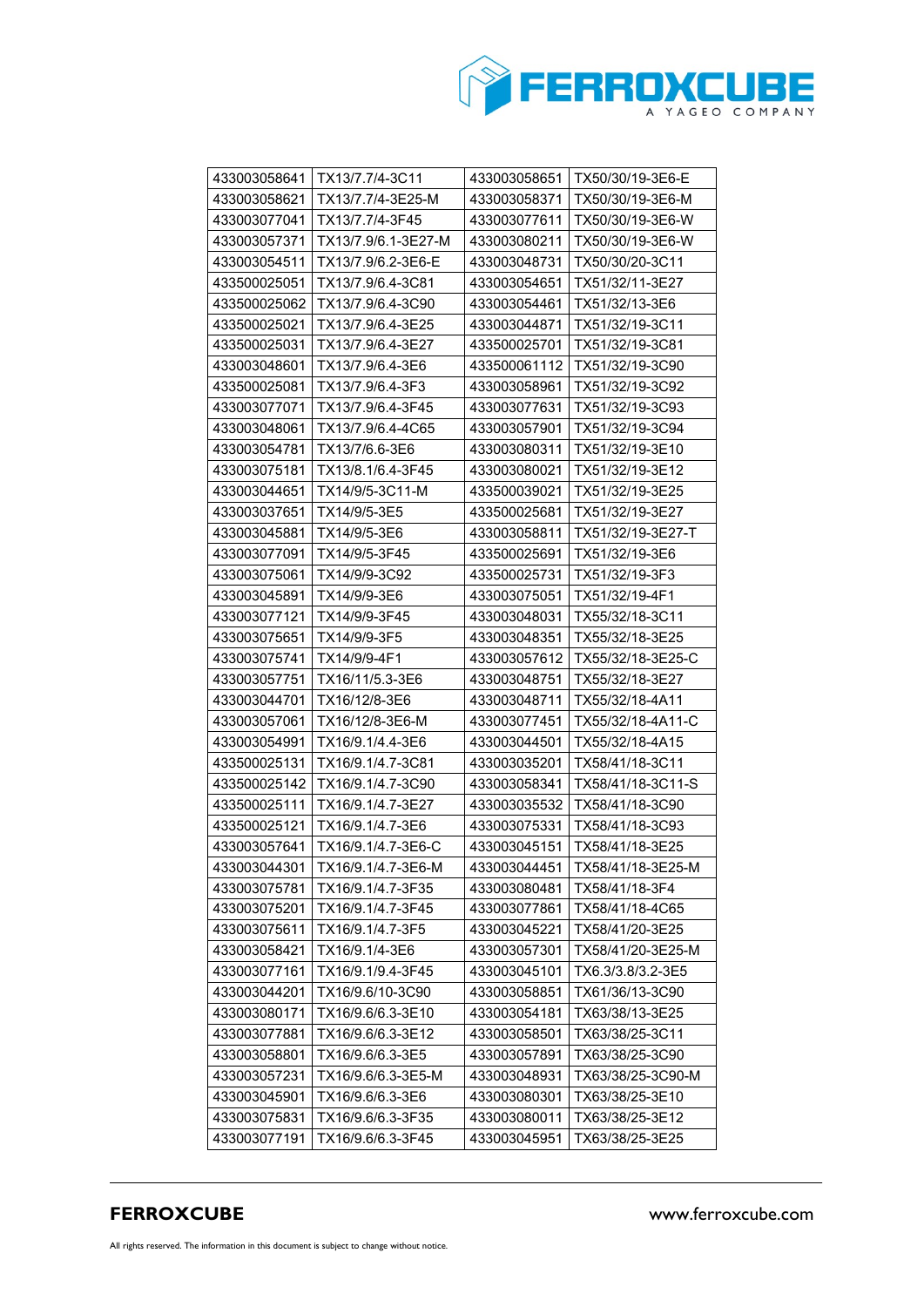

| 433003075661 | TX16/9.6/6.3-3F5     | 433003058281 | TX63/38/25-3E25-C   |
|--------------|----------------------|--------------|---------------------|
| 433003075751 | TX16/9.6/6.3-4F1     | 433003077581 | TX63/38/25-3E25-C   |
| 433003077221 | TX17/11/6.4-3F45     | 433003044931 | TX63/38/25-3E25-M   |
| 433003060801 | TX17/9.8/9-2P90      | 433003058731 | TX63/38/25-3E27     |
| 433003077251 | TX19/11/10-3F45      | 433003044891 | TX63/38/25-3E6      |
| 433003075671 | TX19/11/15-3F5       | 433003044231 | TX63/38/25-3E6-M    |
| 433003075461 | TX20/10/7-3C92       | 433003048831 | TX63/38/25-3F3      |
| 433003035251 | TX20/10/7-3E5        | 433003057621 | TX63/38/25-3F3-C    |
| 433003057541 | TX20/10/7-3E5-C      | 433003044151 | TX63/38/25-3F4      |
| 433003045911 | TX20/10/7-3E6        | 433003044481 | TX9.5/3.2-3C91-A50F |
| 433003075851 | TX20/10/7-3F35       | 433003057661 | TX9.5/4.8/3.2-3E7-C |
| 433003077281 | TX20/10/7-3F45       | 433003057671 | TX9.5/4.8/3.2-3S4   |
| 433003075681 | TX20/10/7-3F5        | 433003044241 | TX9/6/3-3E25        |
| 433003077411 | TX20/10/7-4F1        | 433003037631 | TX9/6/3-3E5         |
| 433500025292 | TX22/14/13-3C90      | 433003078211 | TX11/4-2P50-MC      |
| 433003058431 | TX22/14/13-3C96      | 433003078231 | TX11/4-2P75L-MC     |
| 433003080191 | TX22/14/13-3E10      | 433003078221 | TX11/54-2P80-MC     |
| 433003077901 | TX22/14/13-3E12      | 433003078241 | TX13/4.8-2P10-MC    |
| 433500025261 | TX22/14/13-3E27      | 433003078251 | TX13/4.8-2P40-MC    |
| 433500025271 | TX22/14/13-3E6       | 433003078261 | TX13/4.8-2P50-MC    |
| 433500025311 | TX22/14/13-3F3       | 433003078281 | TX13/4.8-2P75-MC    |
| 433003075871 | TX22/14/13-3F35      | 433003078271 | TX13/4.8-2P80-MC    |
| 433003077371 | TX22/14/13-3F45      | 433003078351 | TX13/6.4-2P50-MC    |
| 433003075701 | TX22/14/13-3F5       | 433003078291 | TX13/6.4-2P50-MC    |
| 433003075771 | TX22/14/13-4F1       | 433003078371 | TX13/6.4-2P75L-MC   |
| 433500025201 | TX22/14/6.4-3C81     | 433003078311 | TX13/6.4-2P75L-MC   |
| 433003044461 | TX22/14/6.4-3C81-W   | 433003078361 | TX13/6.4-2P80-MC    |
| 433500025212 | TX22/14/6.4-3C90     | 433003078301 | TX13/6.4-2P80-MC    |
| 433003054551 | TX22/14/6.4-3D3      | 433003078321 | TX13/8.5-2P80-MC    |
| 433003080181 | TX22/14/6.4-3E10     | 433003078341 | TX13/9.5-2P75L-MC   |
| 433003077891 | TX22/14/6.4-3E12     | 433003078331 | TX13/9.5-2P80-MC    |
| 433500025181 | TX22/14/6.4-3E27     | 433003078421 | TX15/12-2P75L-MC    |
| 433003044751 | TX22/14/6.4-3E5-W    | 433003078411 | TX15/12-2P80-MC     |
| 433500025191 | TX22/14/6.4-3E6      | 433003078381 | TX15/5.9-2P50-MC    |
| 433003075861 | TX22/14/6.4-3F35     | 433003078401 | TX15/5.9-2P75L-MC   |
| 433003075221 | TX22/14/6.4-3F45     | 433003078391 | TX15/5.9-2P80-MC    |
| 433003077311 | TX22/14/6.4-3F45     | 433003078431 | TX18/4.8-2P50-MC    |
| 433003075691 | TX22/14/6.4-3F5      | 433003078451 | TX18/4.8-2P75L-MC   |
| 433003048071 | TX22/14/6.4-4C65     | 433003078441 | TX18/4.8-2P80-MC    |
| 433003075761 | TX22/14/6.4-4F1      | 433003078461 | TX18/6.4-2P50-MC    |
| 433003044671 | TX22/14/7.9-3E5-W    | 433003078481 | TX18/6.4-2P60-MC    |
| 433003077341 | TX22/14/7.9-3F45     | 433003078491 | TX18/6.4-2P75L-MC   |
| 433500060581 | TX22/14/8.4-3C81-D/E | 433003078471 | TX18/6.4-2P80-MC    |
| 433003058271 | TX22/14/8-3E6        | 433003078511 | TX18/9.5-2P75L-MC   |
| 433003058001 | TX22/14/8-3E8        | 433003078501 | TX18/9.5-2P80-MC    |
| 433003054681 | TX22/7.8/5.1-3E27-M  | 433003078601 | TX20/13-2P75L-MC    |
| 433003048381 | TX23/14/7-3E5        | 433003078591 | TX20/13-2P80-MC     |
|              |                      |              |                     |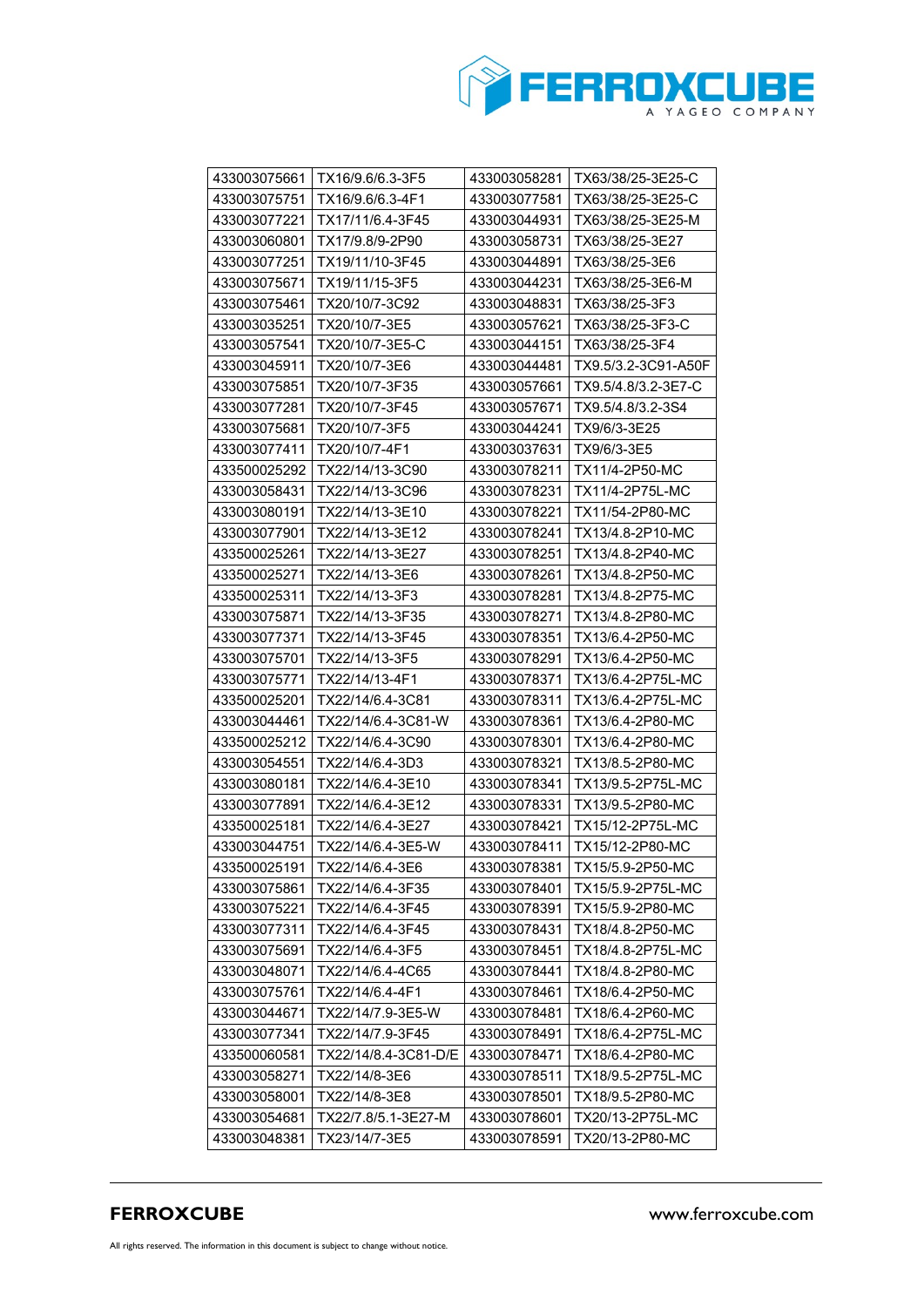

| 433003077401 | TX23/14/7-3F45      | 433003078551 | TX20/6.4-2P75L-MC  |
|--------------|---------------------|--------------|--------------------|
| 433003057781 | TX25/15/10-3C90     | 433003078531 | TX20/6.4-2P80-MC   |
| 433003075531 | TX25/15/10-3C93     | 433003078541 | TX20/6.4-2P95-MC   |
| 433003080201 | TX25/15/10-3E10     | 433003078561 | TX20/9.5-2P50-MC   |
| 433003077911 | TX25/15/10-3E12     | 433003078581 | TX20/9.5-2P75L-MC  |
| 433003035261 | TX25/15/10-3E5      | 433003078571 | TX20/9.5-2P80-MC   |
| 433003044771 | TX25/15/10-3E5-W    | 433003078611 | TX23/9.5-2P50-MC   |
| 433003045921 | TX25/15/10-3E6      | 433003078631 | TX23/9.5-2P75L-MC  |
| 433003044491 | TX25/15/13-3C90     | 433003078621 | TX23/9.5-2P80-MC   |
| 433003054491 | TX25/15/7.7-3E6     | 433003078671 | TX24/7.9-2P75L-MC  |
| 433003075411 | TX26/15/10-3C92     | 433003078641 | TX24/7.9-2P80-MC   |
| 433003058631 | TX26/15/10-3E25     | 433003078651 | TX24/7.9-2P80-MC   |
| 433003035701 | TX26/15/10-3E5      | 433003078661 | TX24/7.9-2P80-MC   |
| 433003057791 | TX26/15/10-3E5-M    | 433003011621 | TX25/15/10-3C11    |
| 433003057101 | TX26/15/20-3C11     | 433003078681 | TX27/11-2P10-MC    |
| 433003057111 | TX26/15/20-3C90     | 433003078721 | TX27/11-2P75L-MC   |
| 433003057121 | TX26/15/20-3E25     | 433003078701 | TX27/11-2P80-MC    |
| 433003035831 | TX29/16/13-3E5      | 433003078711 | TX27/11-2P80-MC    |
| 433003058451 | TX29/16/13-3E7      | 433003078761 | TX27/15-2P50-MC    |
| 433003075571 | TX29/19/15-3C93     | 433003078781 | TX27/15-2P75L-MC   |
| 433003080241 | TX29/19/15-3E10     | 433003078771 | TX27/15-2P80-MC    |
| 433003077951 | TX29/19/15-3E12     | 433003078731 | TX27/7.9-2P50-MC   |
| 433003048991 | TX29/19/15-3E5      | 433003078751 | TX27/7.9-2P75L-MC  |
| 433003058261 | TX29/19/15-3E5-M    | 433003078741 | TX27/7.9-2P80-MC   |
| 433003044761 | TX29/19/15-3E5-W    | 433003078791 | TX33/11-2P10-MC    |
| 433003048981 | TX29/19/15-3E6      | 433003078851 | TX33/11-2P75L-MC   |
| 433003058661 | TX29/19/15-3E6-M    | 433003078821 | TX33/11-2P75L-MC   |
| 433003058201 | TX29/19/15-3E7      | 433003078841 | TX33/11-2P80-MC    |
| 433003048401 | TX29/19/7.5-3E6     | 433003078811 | TX33/11-2P80-MC    |
| 433500025421 | TX29/19/7.6-3C81    | 433003078871 | TX38/11-2P75L-MC   |
| 433500025401 | TX29/19/7.6-3E27    | 433003078861 | TX38/11-2P80-MC    |
| 433003077741 | TX29/19/7.6-3F3     | 433003078881 | TX38/8.3-2P80-MC   |
| 433003044861 | TX32/19/12-3C11-M   | 433003078001 | TX4.1/1.5-2P50-MC  |
| 433003044851 | TX32/19/12-3E25-M   | 433003078021 | TX4.1/1.5-2P75L-MC |
| 433003044821 | TX32/19/12-3E5-M    | 433003078011 | TX4.1/1.5-2P80-MC  |
| 433003044941 | TX32/19/13-3E25     | 433003078911 | TX40/15-2P75L-MC   |
| 433003058861 | TX32/19/13-3E27-M   | 433003078901 | TX40/15-2P90-MC    |
| 433003035271 | TX32/19/13-3E5      | 433003078931 | TX45/17-2P75L-MC   |
| 433003044661 | TX32/19/13-3E5-W    | 433003078921 | TX45/17-2P80-MC    |
| 433003077841 | TX32/19/13-3E6      | 433003078941 | TX47/18-2P50-MC    |
| 433003044431 | TX32/19/15-3C90     | 433003078961 | TX47/18-2P75L-MC   |
| 433003044441 | TX32/19/22-3C90     | 433003078951 | TX47/18-2P80-MC    |
| 433003058691 | TX33/20/11-2P80-MC  | 433003078031 | TX5.1/1.8-2P50-MC  |
| 433003060861 | TX33/20/5.7-2P80-MC | 433003078051 | TX5.1/1.8-2P75L-MC |
| 433003058011 | TX34/21/10-3C11-M   | 433003078041 | TX5.1/1.8-2P80-MC  |
| 433003044621 | TX34/21/13-3C11-M   | 433003078981 | TX51/14-2P75L-MC   |
| 433003077571 | TX34/21/13-3E27     | 433003078971 | TX51/14-2P80-MC    |
|              |                     |              |                    |